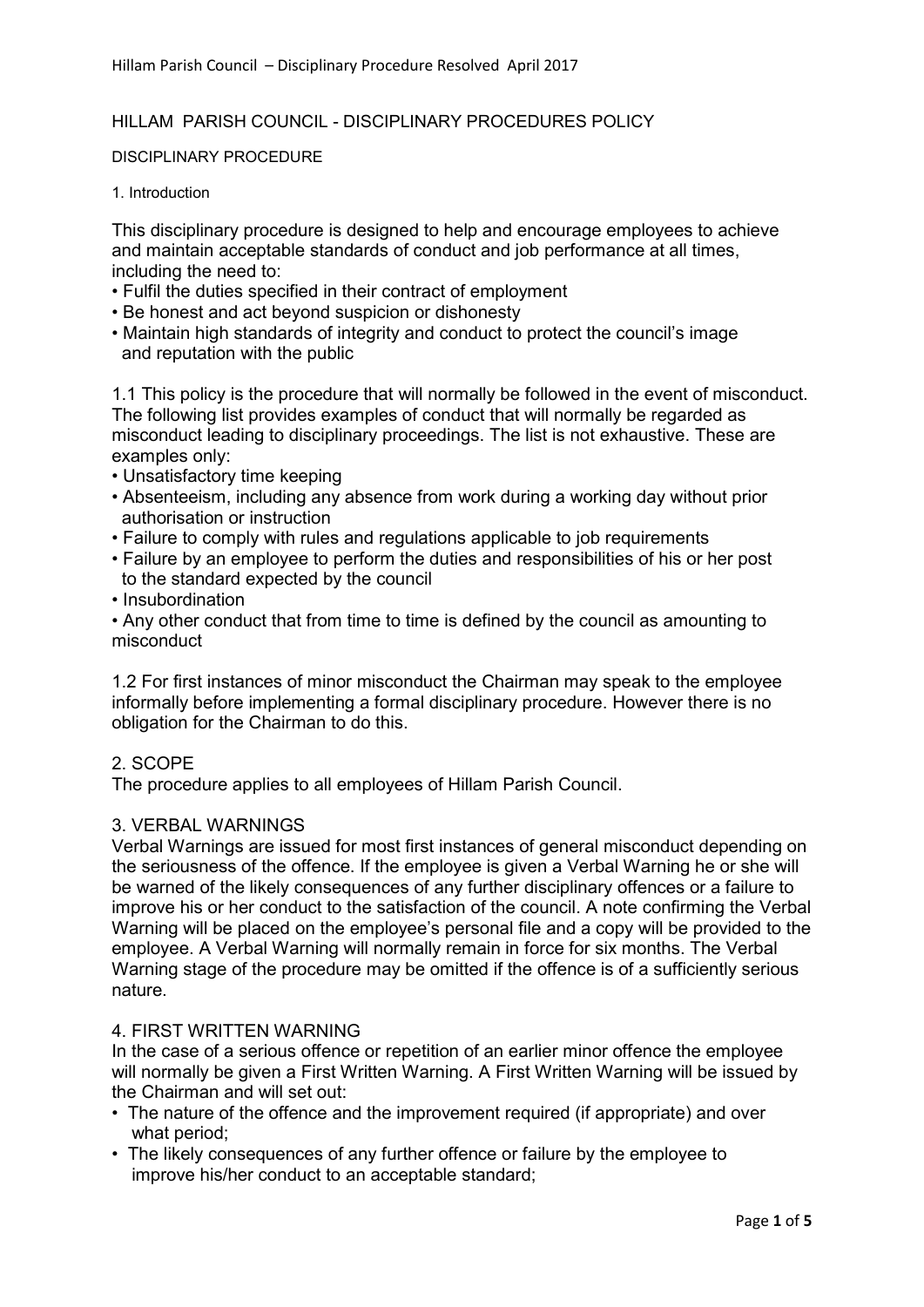- That further offences will result in more serious disciplinary action; and
- The employee's right of appeal.

A first Written Warning will normally remain in force for six months.

The First Written Warning stage of the procedure may be omitted if the offence is of a sufficiently serious nature.

#### 5. FINAL WRITTEN WARNING

If further misconduct occurs within the time period specified in a First Written Warning, or if the misconduct is sufficiently serious the employee will be given a Final Written Warning. A Final Written Warning will be issued by the Chairman and will set out:

• The nature of the offence and the improvement required (if appropriate) and over what period;

• The likely consequences of any further offence or failure by the employee to improve his/her conduct to an acceptable standard;

• That further offences will result in more serious disciplinary action up to and including dismissal; and

• The employee's right of appeal.

Final Written Warnings may also be issued in circumstances where the misconduct does not amount to gross misconduct, but is sufficiently serious enough to warrant only one written warning.

A Final Written Warning will normally remain in force for 12 months.

# 6. STANDARD COUNCIL DISCIPLINARY PROCEDURE

6.1 In the case of further misconduct within the time period specified in any Final Written Warning or if the misconduct is sufficiently serious and the council deems it to be appropriate to contemplate the dismissal, demotion or suspension (without pay) of the employee the following formal disciplinary procedure will be followed:

6.2 The council, Chairman and two members of the Staffing Committee, will investigate the alleged misconduct and will establish the facts surrounding the complaint as necessary, taking into account the statements of any available witnesses.

6.3 The council will set out in writing the alleged conduct or other circumstances which lead the council to contemplate dismissing the employee or taking disciplinary action against the employee and the basis for the allegation and will send the employee a copy of the statement inviting the employee to attend a disciplinary meeting to discuss the matter. The employee will be provided with a reasonable opportunity to consider his or her response to the information provided in the statement before attending the meeting. The employee must take all reasonable steps to attend the meeting.

6.4 Disciplinary meetings will normally be convened within five working days of the council sending the employee the written statement referred to in 6.3 above. The employee may be accompanied to any disciplinary meeting by a fellow employee or by a representative of a trade union. The council will be represented by the Chairman.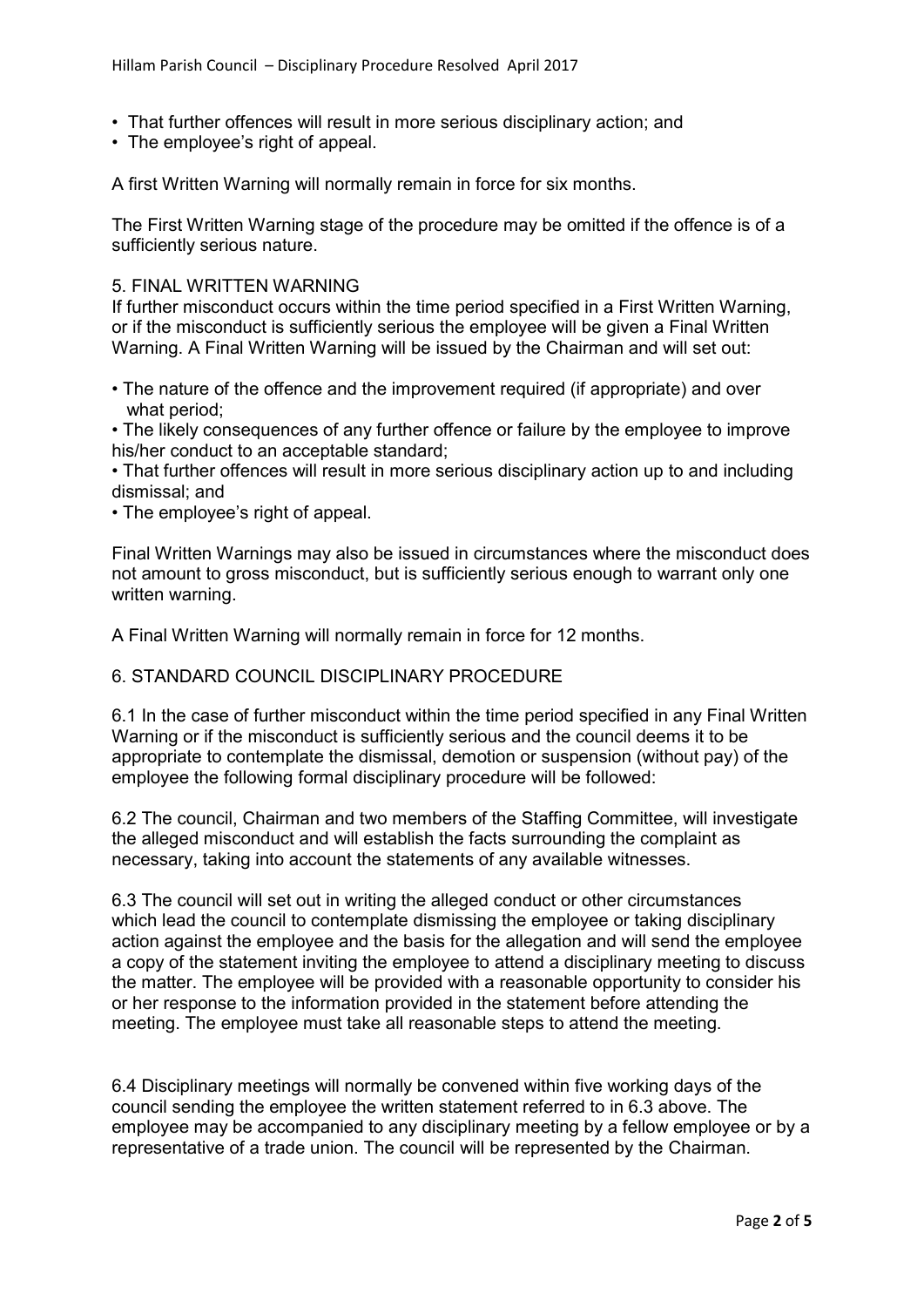6.5 If the time or date proposed for the meeting is inconvenient (either for the employee or for the employee's companion should he or she wish to be accompanied to the meeting pursuant to 6.4 above) the employee may ask to postpone the meeting by up to five working days.

6.6 The meeting may be adjourned to allow matters raised during the course of the meeting to be investigated, or to afford the chairman time to consider their decision.

6.7 After the meeting the council will inform the employee of their decision and any applicable sanction within five working days. The meeting may be reconvened for this purpose. The decision will be confirmed to the employee in writing.

6.8 If the employee wishes to appeal against the decision he or she must notify the council in writing within five working days of receiving written notice of the decision.

6.9 If the employee notifies the council that he or she wishes to appeal, the employee will be invited to attend a disciplinary appeal meeting before the Council's Staffing Committee. The employee must take all reasonable steps to attend that disciplinary appeal meeting. The employee has the right to be accompanied to a disciplinary appeal meeting by a fellow employee or by a representative of a trade union.

6.10 A disciplinary appeal meeting will normally be convened within seven working days of the council receiving notification that the employee wishes to appeal pursuant to 6.8 above. If the meeting date is inconvenient for the employee or the employee's companion he or she may ask to postpone the meeting by up to five working days.

- (i) Any new evidence that the employee wishes to put forward will be considered, as will any new evidence from the council. The original disciplinary penalty will be reviewed.
- (ii) The disciplinary appeal sanction originally imposed cannot be increased upon appeal.
- (iii) The disciplinary appeal meeting will not necessarily take place before any disciplinary sanction imposed by the council takes effect. If the employee's appeal is against dismissal and the appeal is successful the employee will be reinstated and continuity of employment will be preserved.
- (iv) The meeting may be adjourned to allow matters raised during the course of the meeting to be investigated, or to afford the Council's Staffing Committee time to consider its decision.

# 6.11

After the disciplinary appeal meeting the council will inform the employee of its final decision within five working days. The meeting may be reconvened for this purpose. The decision will be confirmed to the employee in writing.

# 7. COUNCIL DISMISSAL PROCEDURE FOR USE IN GROSS MISCONDUCT

7.1 The following list provides examples of conduct that will normally be regarded by the council as Gross Misconduct. This list is not exhaustive. These are examples only:

- Refusal or repeated failure by an employee to carry out his or her duties
- Falsification of documents or information (including expense claims)
- Unauthorised disclosure of confidential information
- Assaulting a fellow employee or any other person whilst acting or purporting to act on behalf of the council. Insulting, indecent or offensive behaviour towards a fellow employee or any other person whilst acting or purporting to act on behalf

of the council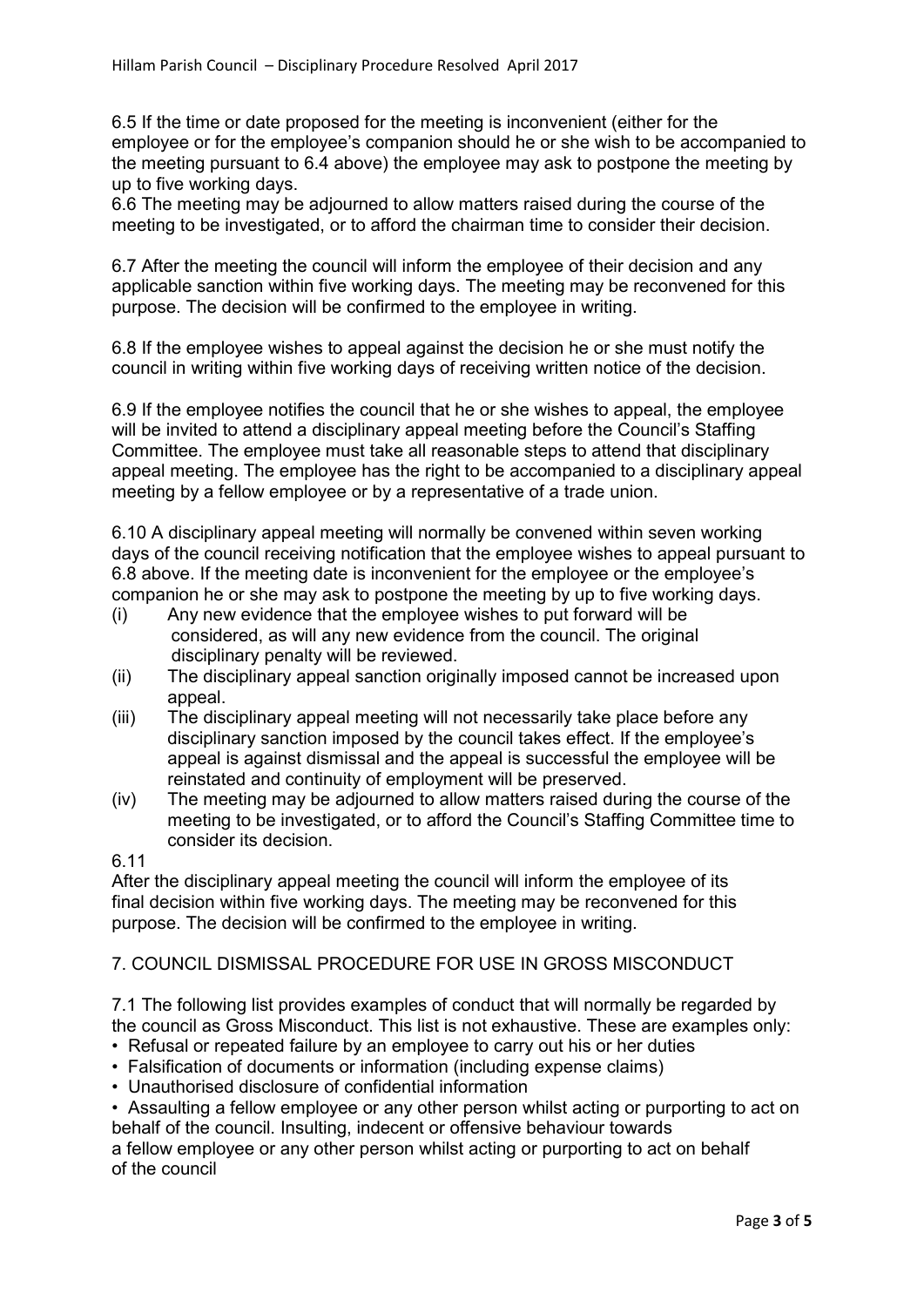- Serious or repeated harassment (including sexual and racial harassment)
- Incapacity at work due to the influence of alcohol, unprescribed drugs or any other substance
- Wilful damage to council property or property rented by them

• Theft, unauthorised use or possession of council property or theft of the property of a fellow employee

- Conduct bringing the council into disrepute
- Any other conduct that from time to time is defined by the council as amounting to gross misconduct

7.2 If any employee is accused of any Gross Misconduct he or she may be suspended from work on full pay pending the outcome of an investigation into the alleged offence(s). Such a period of suspension will not normally exceed 10 working days unless there are exceptional circumstances.

7.3 The council will investigate the matter and will establish the facts surrounding the complaint as necessary, taking into account the statements of any available witnesses. As part of that investigation the employee will be interviewed.

7.4 If the council believes the employee is guilty of gross misconduct his or her employment will be terminated summarily without notice or pay in lieu of notice.

7.5 The council will send the employee a statement, setting out the allegations of misconduct that led to the employee's dismissal and the council's basis for thinking that the employee is guilty of that misconduct. The date on which the employment terminated will be confirmed to the employee and the employee may be reminded of any continuing obligations he or she may have following the termination of employment. This statement will also explain the employee's right to appeal against the council's decision.

7.6 If the employee wishes to appeal against the council's decision he or she must notify the council in writing within five working days of receiving notice of the council's decision pursuant to 7.5 above.

7.7 If the employee appeals the council will invite the employee to attend a disciplinary appeal meeting before the Council's Staffing Committee. The employee must take all reasonable steps to attend the meeting. The employee has the right to be accompanied to a disciplinary appeal meeting by a fellow employee or by a representative of a trade union.

7.8 Any disciplinary appeal meeting will normally be convened within seven working days of the council receiving notice from the employee that he or she wishes to appeal pursuant to 7.6 above. If the date of the meeting is inconvenient for the employee or his or her companion the employee may ask to postpone the meeting by up to five working days.

(i) Any new evidence that the employee wishes to put forward will be considered, as will any new evidence from the council. The original disciplinary penalty will be reviewed. (ii) The disciplinary sanction originally imposed cannot be increased upon appeal. (iii) The disciplinary appeal meeting will not necessarily take place before any disciplinary sanction imposed by the council takes effect. If the employee's appeal is against dismissal and the appeal is successful the employee will be reinstated and continuity of employment will be preserved.